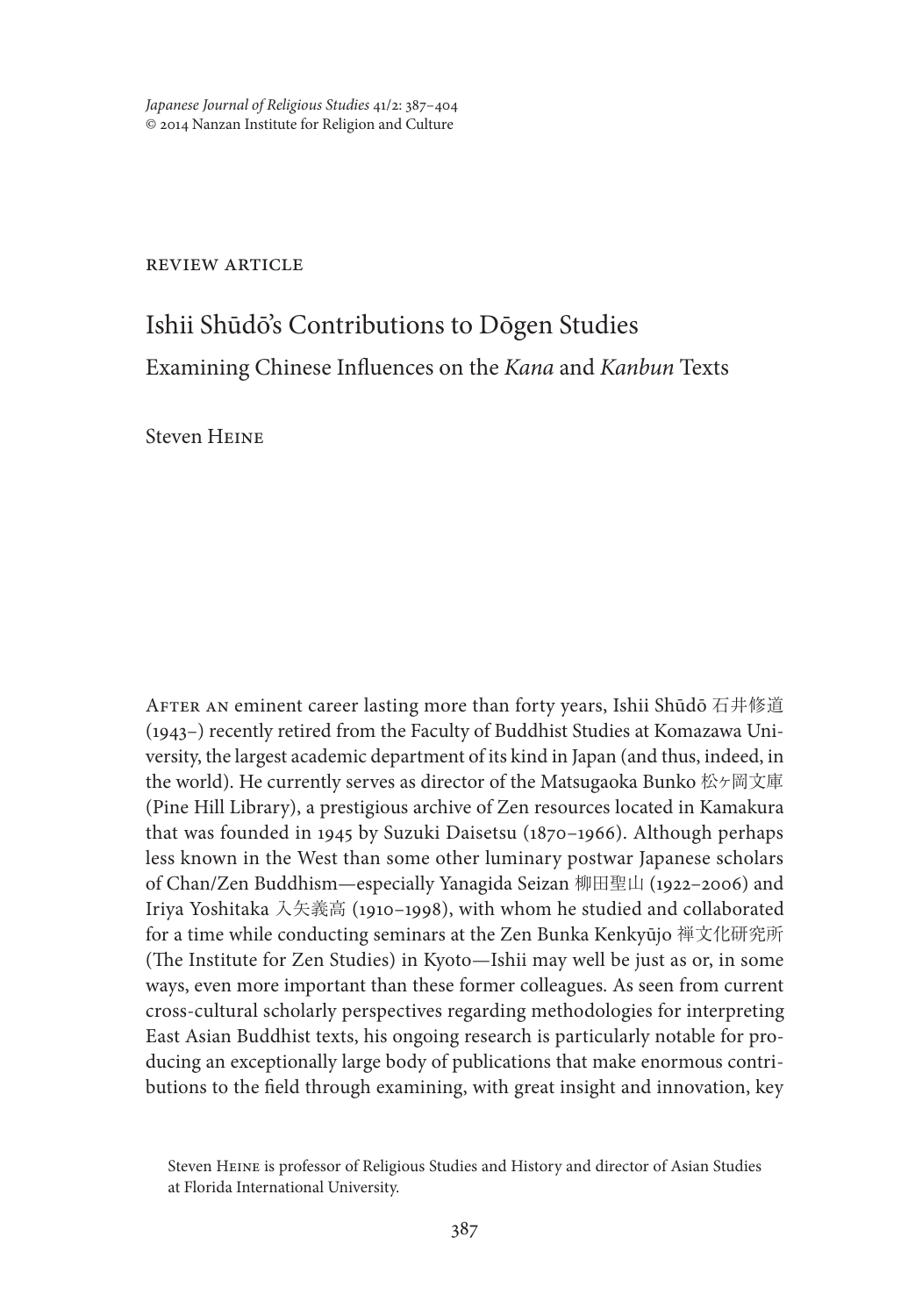elements in the formation and transformation of the classical Zen tradition in both Chinese and Japanese intellectual historical settings.

## *Ishii's Role in Postwar Studies of Zen*

This article provides a very brief overview of some of the highlights of Ishii's overall accomplishments, including his investigations of crucial developments in Zen texts during the Tang and Song dynasties. This is no doubt the main achievement of a career that features more than a dozen books (including monographs and edited volumes) as well as over two hundred articles in print, many of which are quite substantial in length and are, in themselves, groundbreaking in scope and content. Given Ishii's prolific record of publications, there is no reason in this short article to attempt to be comprehensive in evaluating the full extent of his research. Instead, the aim here is to underline a few key points in a selective, representative way as a kind of memorandum of appreciation, while also taking into account with a critical eye some of the paths not taken or shortcomings that may be evident in his corpus.

My primary aim is to offer a compressed summary of Ishii's contributions to various aspects of studies of the life and thought of Dōgen Zenji 道元禅師 (1200– 1253), founder of the Japanese Sōtō sect 曹洞宗 (Ch. Caodong zong). Dōgen traveled for four years from 1223–1227 to China, where, under the tutelage of master Rujing 如淨 (Jp. Nyojō, 1162–1228), he gained enlightenment through the experience of *shinjin datsuraku* 身心脱落, or "casting off body-mind." Following his return to Japan, Dōgen composed two main collections of sermons: the *Kana*  [or vernacular] *Shōbōgenzō* 仮字正法眼蔵, which contains informal sermons (*jishu*) in Japanese that were mainly delivered during the period while he taught at Kōshōji temple in Kyoto and first traveled to the remote mountains of Echizen province, but before the establishment of Eiheiji temple in 1244;<sup>1</sup> and the *Eihei kōroku* 永平広録, which contains 531 formal sermons (*jōdō*) in the first seven of ten volumes that were given in the Dharma Hall in *kanbun* (Sino-Japanese), first at Kōshōji (volume one contains 126 sermons) beginning in 1236 but primarily in the 1240s while Dōgen was residing at Eiheiji (volumes two through seven).

Ishii's expertise is especially evident in his highly specialized research on two fairly obscure Dōgen texts that he has used to illuminate larger issues in the history of Dōgen's writings in relation to Chinese Chan. One is the *Mana*  [or *kanbun*] *Shōbōgenzō* 真字正法眼蔵 (1988), a collection of 300 *kōan* 公案 (Ch. *gongan*) cases produced in 1235 without commentary. Ishii shows that this text is crucial for understanding both the *Kana Shōbōgenzō* and *Eihei kōroku* in terms of how Dōgen appropriated and furnished novel, idiosyncratic interpretations of

<sup>1.</sup> The newly built temple was first named Daibutsuji and was renamed Eiheiji in 1246.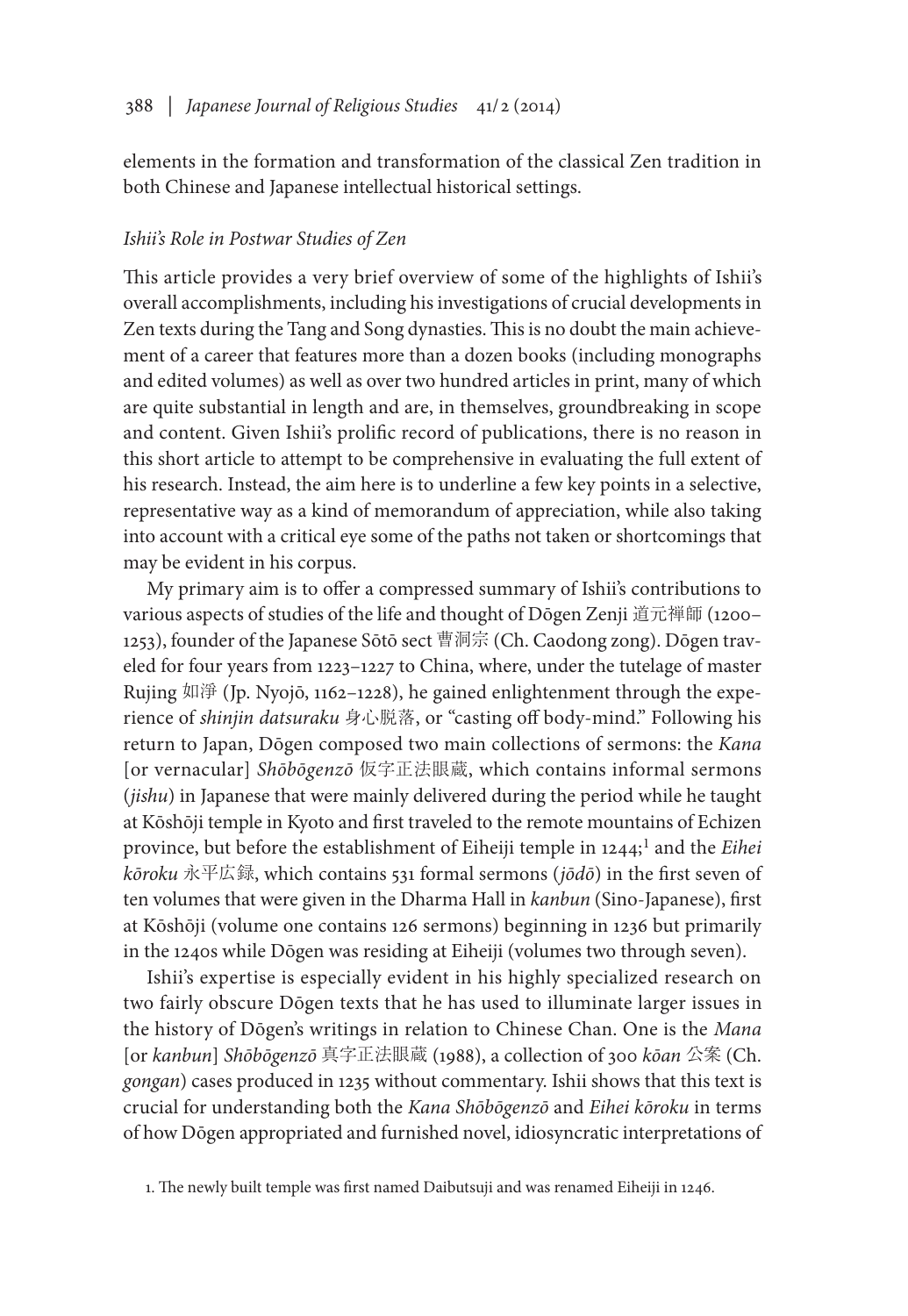hundreds of encounter dialogues in ways that often differed from previous versions in mainstream Chinese commentaries. The other text examined by Ishii is "Gyōji" (Sustained Practice; Ishii 2007; Heine 2008), a fascicle (usually divided into two sections) that is included in the *Kana Shōbōgenzō* and functions as a transmission manual indicating how Dōgen viewed his inheritance of lineage from Chinese masters, including those from Caodong and other streams of Zen. Although the two Dōgen texts analyzed in great depth by Ishii may appear quite different or nearly opposite in terms of their respective orientations—one is a comprehensive compilation of dialogues, and the other a compendium of sacred biographies of ancestors—Ishii demonstrates the extent to which these writings are linked by Dōgen's intimate familiarity and distinctive adoption of Chinese masters' teachings. Dōgen adapts and often radically reinterprets the textual sources that depict the peaks of their religious attainment and express the styles of their pedagogy as passed on to disciples, who in turn take their place in the family tree.

Ishii specifies that Dōgen sought to introduce and explicate Chinese materials in a highly condensed yet evocative and compelling way for an audience of Japanese monks at a time when Zen's voluminous production of written records composed in rarified Song-dynasty literary language was practically unknown and would have seemed exotic and obscure. The *Mana Shōbōgenzō* and "Gyōji" texts serve as hermeneutic vehicles that enable Ishii to use his own mastery of Chinese sources to infuse an examination of the Japanese founder's efforts to at once inform and reform his rapidly growing monastic communities at Kōshōji and Eiheiji. This was during a period of government oversight of all religious groups as well as intense competition with the mainstream Tendai church centered on Mount Hiei in addition to other emerging sects of the new Kamakura Buddhism, including the Rinzai 臨濟 (Ch. Linji) and fledgling Daruma-shū 達磨宗 schools that were both affiliated with, or represented, branches of Zen. Furthermore, Ishii's major study of developments in Song-dynasty Zen (1988) includes an important section on the impact of Caodong predecessors Hongzhi 宏智 (Jp. Wanshi, 1091–1157) and Rujing 如淨 (Jp. Nyōjo, 1162–1228), along with Linji school rival Dahui 大慧 (1089–1163), on the formation of Dōgen's thought. Ishii also wrote numerous lengthy articles on many different aspects of Dōgen's collected writings.

In another major book (Ishii 1991a), Ishii examined Dōgen's distinctive approach to Zen by entering into controversial debates that were taking place among scholars at Komazawa University at the time concerning an innovative interpretative approach known as Critical Buddhism (*hihan Bukkyō* 批判 仏教). This method, pioneered by Hakamaya Noriaki 袴谷憲昭 and Matsumoto Shirō 松本史郞 in the mid-1980s as a response to questions regarding social discrimination (*sabetsu mondai*) and other societal ills that infected Japanese Bud-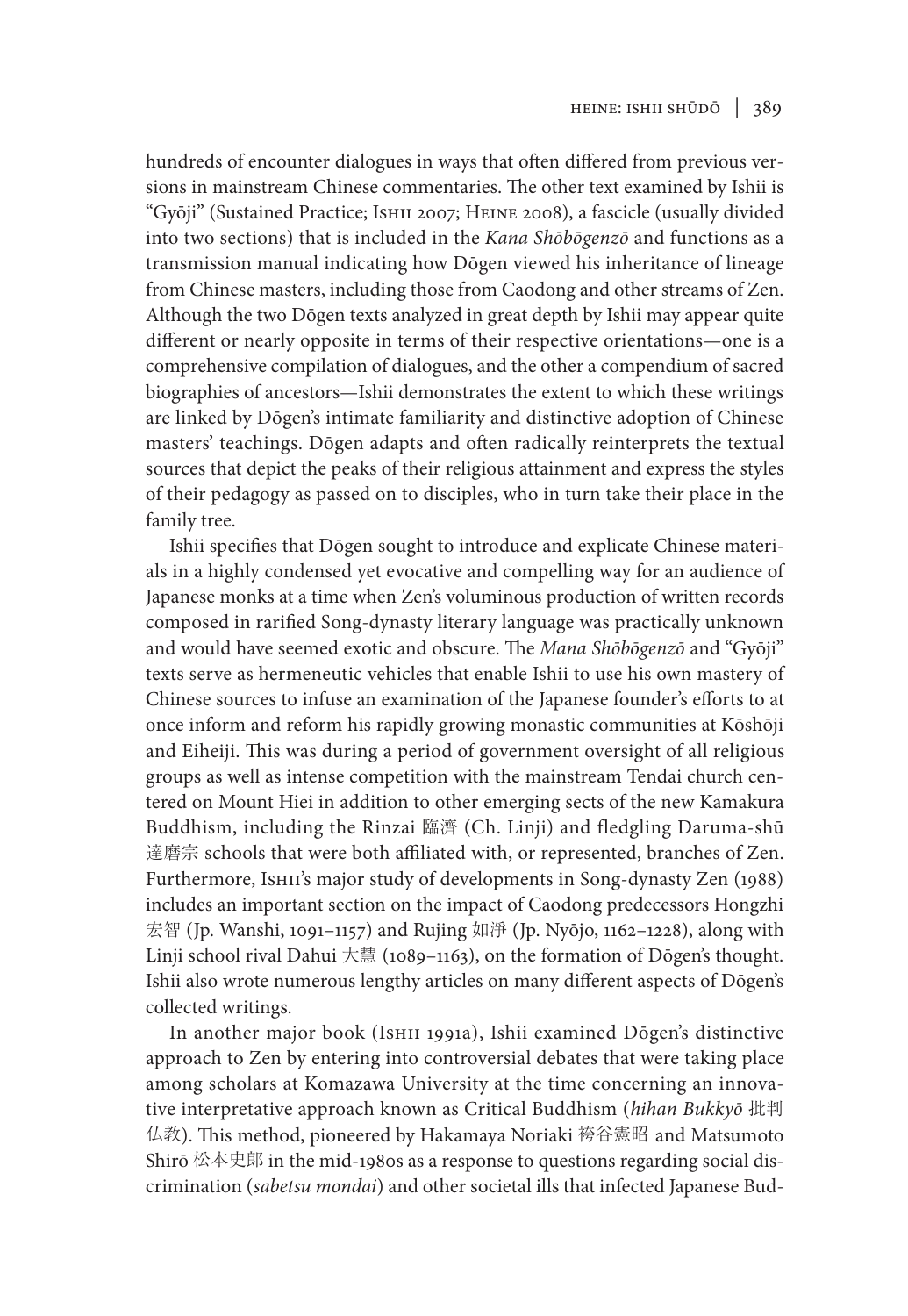dhism, including the Sōtō sect, featured discussions of how Dōgen underwent an apparent "change of heart" (*henka*) about the essence of Zen practice in his later years (HUBBARD and Swanson 1997). Seemingly disillusioned by the lack of strict ethics that transpired when Zen spirituality was compromised through interactions with the everyday life of ordinary society following an unsuccessful six-month visit in 1246–1247 to meet Hōjō Tokiyori 北条時頼 in Kamakura, where he turned down the shogun's invitation to become abbot of a new temple to be built there (Kenchōji 建長寺), Dōgen then began to put a greater emphasis on the notion of karmic causality (*inga* 因果).

According to Critical Buddhism, this ethical teaching was reflected in a newer Dōgen text from the late 1240s referred to as the 12-fascicle *Shōbōgenzō* 十二巻正 法眼蔵 that was designed to correct antinomian implications implicit in the doctrine of the universality of absolute Buddha-nature, which was the foundation of the 75-fascicle *Shōbōgenzō* 七十五巻正法眼蔵. The 75-fascicle rendition had long been considered the mainstream version of the *Kana Shōbōgenzō*, but it is by no means the exclusive edition of a text whose structure and dissemination evolved over the centuries, with 60-fascicle and 28-fascicle editions, among others, also playing important roles.

Borrowing yet reshaping some of his colleagues' ideas and ideals, seven of the ten chapters in Ishii's monograph use the term *hihan* 批判 in the title in order to highlight Dōgen's criticism of various ideologies that reflect some of the flaws of the Buddha-nature doctrine as expressed by 1. Zongmi Guifeng's analysis of Tang-dynasty Chan; 2. key notions in Song-dynasty Chan such as the incorporation of *nianfo* recitation; and 3. this-worldly beliefs of the Daruma-shū, which was proscribed by government edict for apparently deliberated transgressions of the precepts. In addition, according to Ishii, Dōgen refuted several problematic notions that were typically part of the Zen thought of his era, including 4. "seeing into one's own-nature" (*kenshō* 見性); 5. "five ranks" (*goi* 五 位); 6. "original and acquired Buddhahood" (*honrai jōbutsu* 本来成仏); and 7. notions of "spiritualism" (*reishō* 霊性). Moreover, Ishii's book provides a critical edition and discussion of the Japanese *yomikudashi* rendition of the main text attributed to Daruma-shū founder Dainichi Nōnin 大日房能忍 (d. c. 1194), the *Jōtōshōgakuron* 成等正覚論 (1991a, 626–714), which remains the only in-depth study of this material.

Of a spectacular, game-changing sports play, a commentator recently remarked, "There is no hyperbole in describing its impact," and the same appraisal holds true for evaluating Ishii's scholarship. To cite but one of many examples of how impressive his body of work is, in preparing for this article by rereading some of his writings I uncovered several dozen articles that I had not looked at carefully before, including "Examination of 'Shime' [Four horses]" (Ishii 2001). I expected that this study of one of the seemingly less significant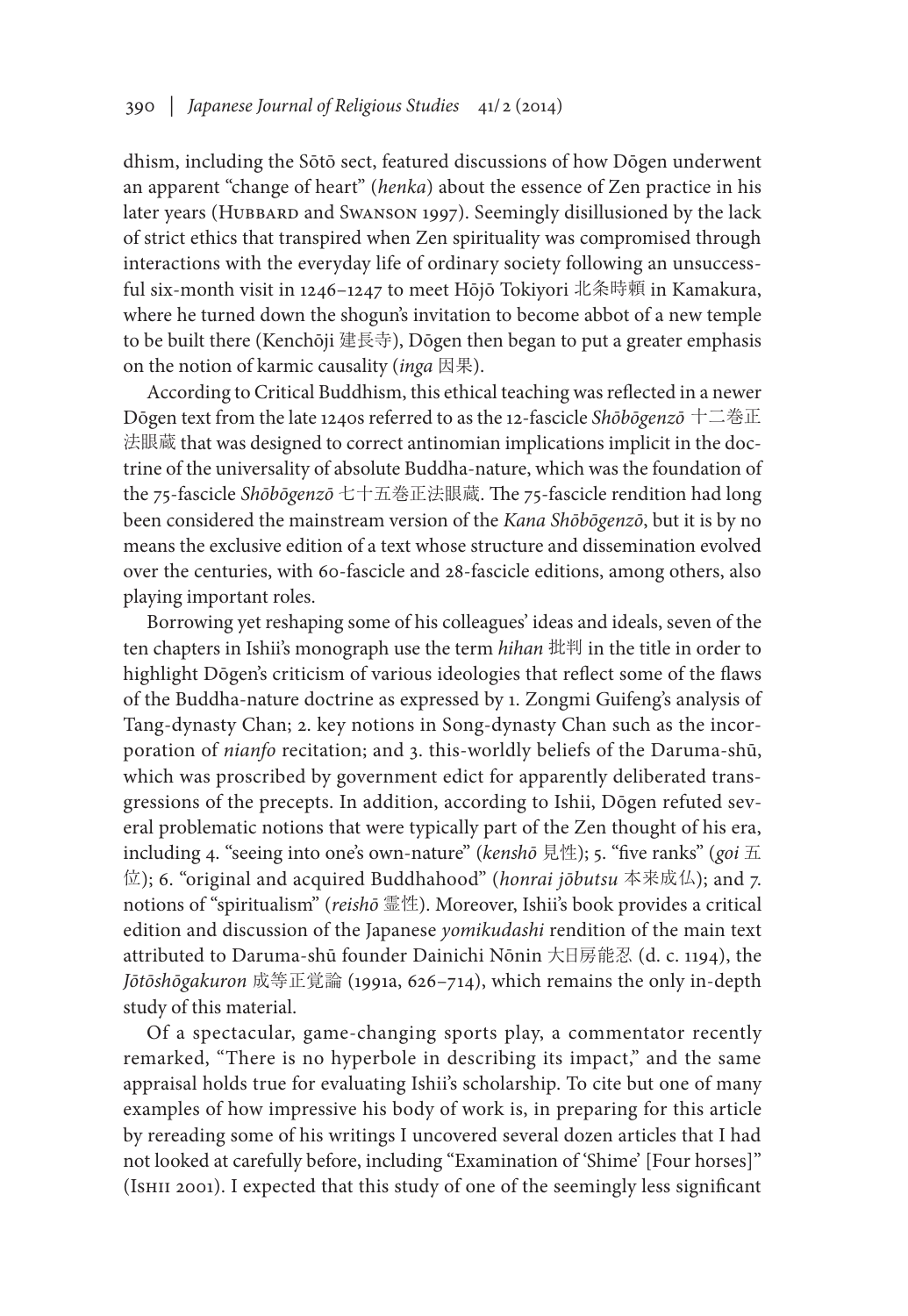sections included in the 12-fascicle edition of the *Shōbōgenzō* would be rather straightforward and relatively unexciting, but the contrary turned out to be the case.

In addition to providing a modern Japanese translation (*gendaiyaku*) and intricately detailed analysis of the origins and implications of "Shime," this substantive piece of over seventy pages also offered a thorough examination of the more frequently cited but ever perplexing "Kattō" (Entangling vines) fascicle included in the 75-fascicle *Shōbōgenzō*. This link was based on a minor connection between the two fascicles from a brief reference in "Shime" to Bodhidharma's dialogue on "skin, flesh, bones, marrow" 皮肉骨髄, which forms the centerpiece of "Kattō." Ishii has also produced a series of similarly titled in-depth examinations of "Jinshin inga" (Profound faith in causality), "Sanjigo" (Karmic retribution in past, present and future), and "Kuyō shobutsu" (Venerating Buddhas), among other fascicles from the 12-fascicle *Shōbōgenzō*.

Ishii's work can be greatly appreciated for two main intertwining qualities. The first is an incredibly precise and meticulous attentiveness to the finer points as well as the broader implications of Chan/Zen textuality, ranging from a micro-level concentration on the production and dissemination of manuscripts to macro-level insightful reflection on the subtleties of interpreting the significance of prominent though, for the most part, previously little-studied classical writings. The other main quality is an uncanny ability to integrate and relate the particulars of textual sources with grander revisionist and resourceful scholarly themes in reconstructing the intricacies of Zen history and thought, especially in terms of the complex interconnections of doctrines and institutions as they were discussed and debated in the respective eras, with Dōgen serving as a bridge linking Song China and Kamakura Japan. Through the lens of Ishii's scholarly production we see clearly that Chinese Chan is an indispensable tool with which to study Dōgen Zen and that the Japanese master is equally invaluable for an understanding of Chan; yet each of the thinkers and texts, or sub-text divisions, that is being analyzed must not be confused or conflated but rather appraised and appreciated in terms of his or its nuanced distinguishing elements.

In addition to what has been achieved in his superb scholarship, as mentor to a couple of generations of leading international scholars who flocked to his university office beginning in the 1970s, $<sup>2</sup>$  Ishii is particularly admired and respected</sup> for his modesty, patience, and gracious generosity of spirit fully committed to the cause of creating outstanding scholarship guided by ongoing self-reflection and self-criticism (*jiko-hihan* 自己批判), qualities that he greatly admires in the

<sup>2.</sup> To mention some of the names, this list includes Carl Bielefeldt, William Bodiford, Bernard Faure, T. Griffith Foulk, Miriam Levering, John McRae, Mario Poceski, David Putney, Morten Schlütter, and Albert Welter.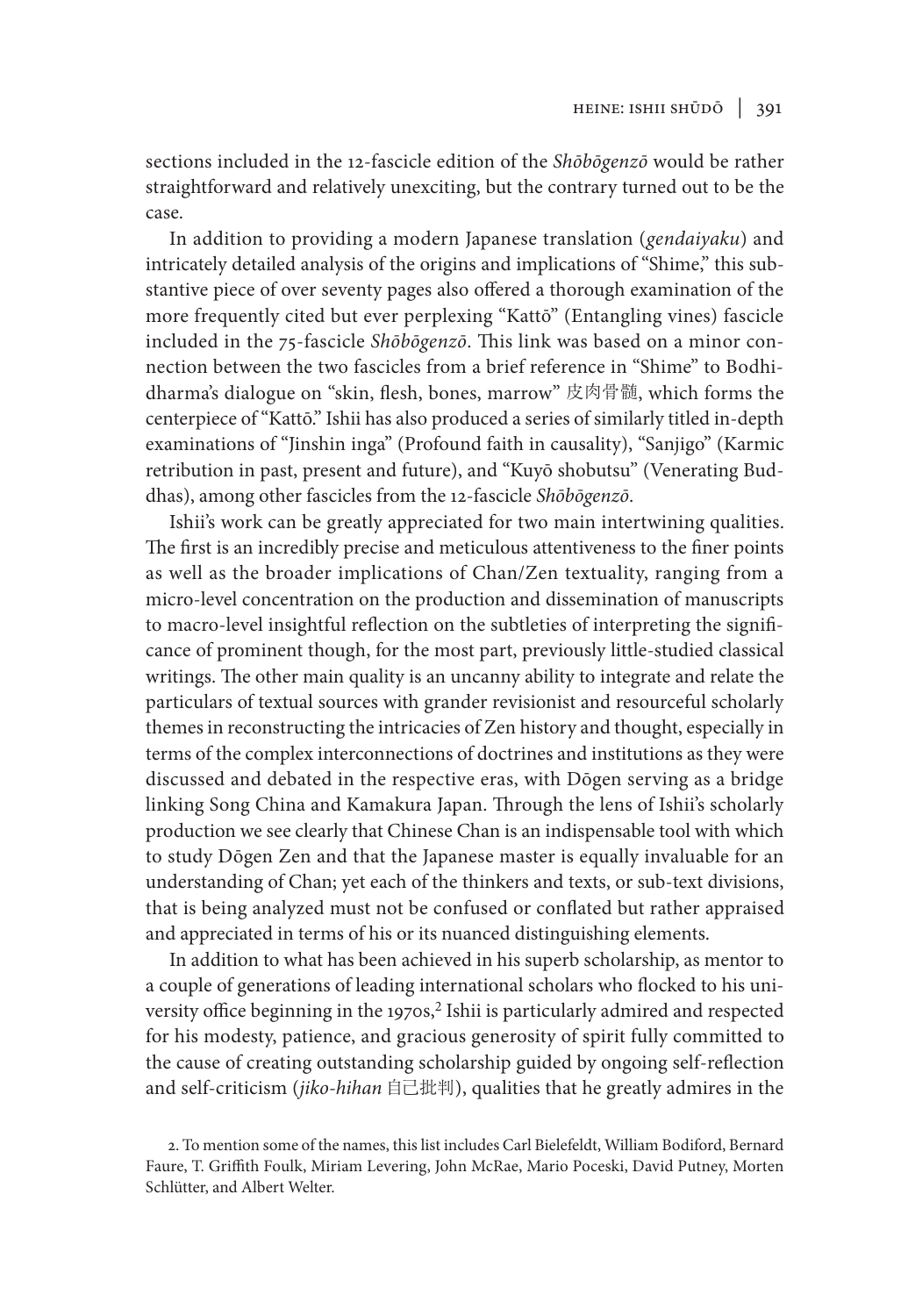model of Dōgen's decision-making at key turning points in his career path. Foreign researchers who worked closely with Ishii at formative stages in their professional journeys learned techniques of text criticism as well as outlooks for historical reconstruction that now penetrate deeply into the contours of current Western scholarship dealing with multiple aspects of classical Zen.

At the same time, just as Suzuki, Yanagida, and Iriya have received criticism for their tendencies to romanticize and reify the traditional Zen narrative as derived from the rhetoric of the "string of pearls" fallacy, despite their best revisionist efforts, Ishii's work has sometimes been taken to task for promoting the ideological agenda of the contemporary Sōtō sect. Taking up the cause of Critical Buddhism in reproving deficient tendencies in various aspects of East Asian religious thought has led Ishii, it is sometimes felt ironically, to portray Dōgen as an imaginative and independent once-in-a-millennium genius who stood above the ideological fray by remaining free from much of the polemical bickering and issues of social injustice that tend to plague the legacies of other premodern Buddhist thinkers and schools. If Zen has helped cause some social problems in the modern world, for Ishii this would be due to misunderstanding and misrepresenting Dōgen's approach rather than anything the master said and did. Moreover, Ishii's work may seem to reflect sectarian biases in sometimes referring to ways Dōgen presented a distinctively Japanese attitude, or "Nihon-ization," by discarding syncretic elements he found in Chinese versions of Zen theory and practice that, as a kind of participant-observer par excellence, Dōgen imported to his native country purified of contamination with Pure Land or Daoist practices (Ishii 1990). Yet, Ishii also shows that Dōgen often attacked his compatriots for their ignorance while lavishly praising mainland traditions for an authenticity that was beyond the capacity of his countrymen to comprehend.

While acknowledging the validity of some of this critique, it is also important to recognize that at critical junctures in the development of contemporary scholarship in the field, Ishii has taken part in the challenging of sectarian orthodoxy regarding the founding figure, while managing to avoid taking the extreme positions of embracing apologetics without reflection and falling into the cynical role of devil's advocate. He has persisted and often succeeded in probing and overcoming stereotypical ways of treating supposedly sacrosanct textual materials and hagiographical imagery, and thereby helped reshape mainstream approaches regarding a number of thorny methodological issues.

## *On Shinjin Datsuraku*

A prime example of Ishii's willingness to challenge custom or convention is in his subtle analysis of different linguistic and historical perspectives and theories regarding *shinjin datsuraku* (Ishii 1991a, 333, note 1, 418–86). Over the past forty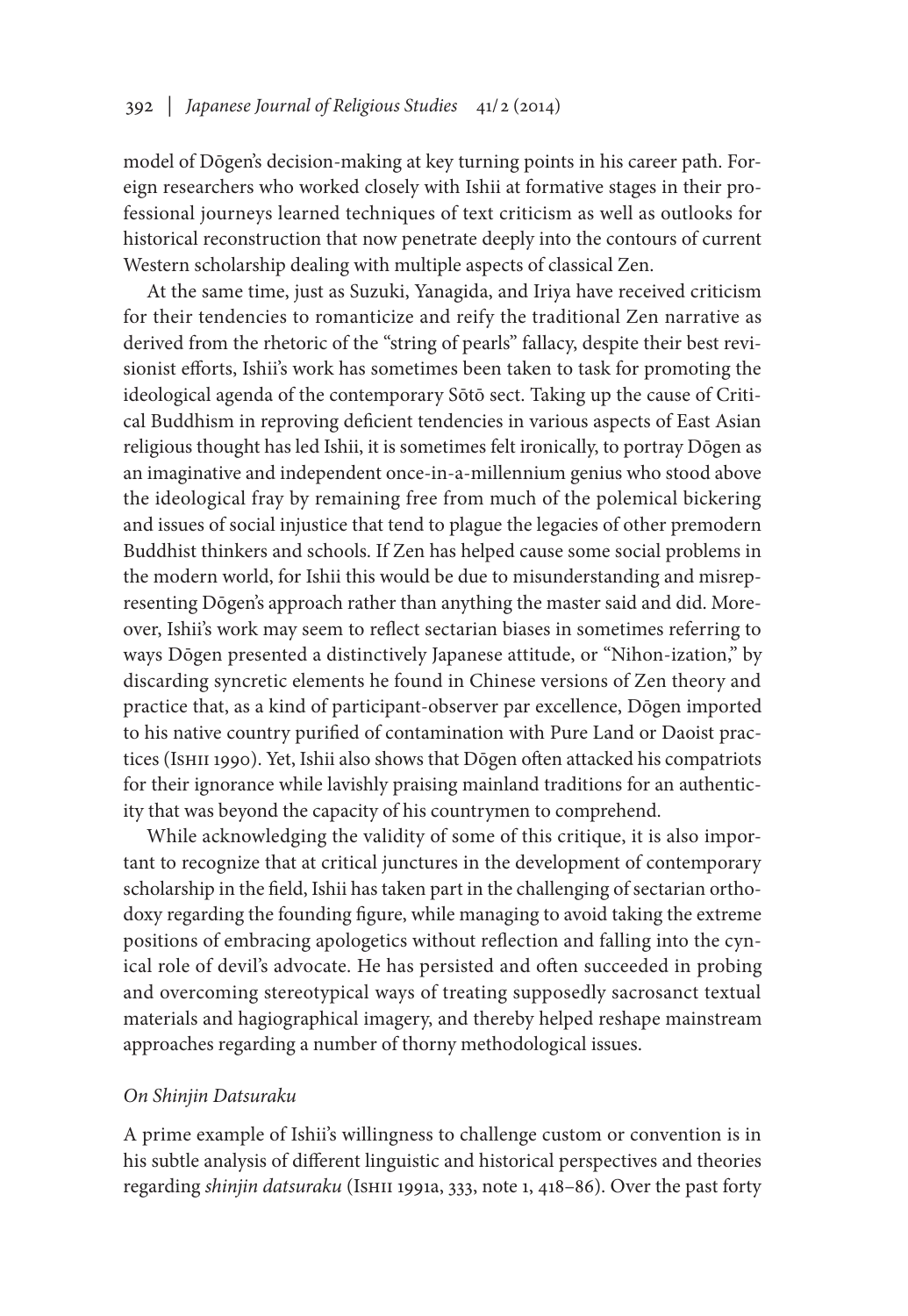or so years since Dōgen scholarship has been advancing in the West, there have been many scholarly discussions regarding whether Rujing's pronouncement to his Japanese disciple would have actually been *shinjin datsuraku* or another similar phrase, 心塵脱落, which means "casting dust from the mind"; the latter was more typical of Song Chan rhetoric and would have sounded about the same to Dōgen's ear, which was relatively unskilled in hearing spoken Chinese. Ishii contributes to this conversation some intriguing remarks about the etymology of the terms, but here I call attention to another matter that is lesser known to Western readers concerning two theories of how and when the experience took place, if at all. Questioning the occurrence of this exchange that stands at the very foundation of sectarian theology by critically examining traditional sources, such as *Kenzeiki* 建撕記 and *Denkōroku* 伝光録, is itself an unflinching endeavor. Ishii offers a detailed critical analysis of the latter text attributed to fourth Sōtō patriarch Keizan 瑩山 (1268–1325) by comparing some of its accounts of earlier Zen ancestors to what is contained in Song transmission of the lamp records.

One of Ishii's goals is to amplify an argument made by scholar Sugio Genyū in an influential though much-debated article published in 1977 by refuting the notion of *shittaji datsuraku* 叱咤時脱落 (casting off via reprimand) as an elaborate "fabrication" (*kyokō* 虚構), while not necessarily supporting Sugio's theory of replacing this view of Dōgen's illumination with another convention based on the notion of *menjuji datsuraku* 面授時脱落 (casting off via face-to-face transmission). *Shittaji datsuraku* refers to the famous account of when a monk sitting next to Dōgen was slumbering during zazen and was severely scolded by Rujing, thus triggering Dōgen's awakening that was acknowledged by his mentor in a private interview later that night, whereas *menjuji datsuraku* refers to the idea that Dōgen actually underwent his enlightenment some weeks earlier through an intense spiritual experience when he first encountered Rujing that was foreordained by dreams, according to various Sōtō hagiographies.

To sum up his take on this issue, Ishii meticulously explains (1991a, 439–85) how the accounts generally relied upon must be legendary, even by the already suspect standards of premodern Buddhist pseudo-historical materials, because they were deliberately altered over time to romanticize a biased narrative of Dōgen's religiosity. Yet, he would suggest that deconstructing the shell of the fabricated stories should not detract from an appreciative awareness of the essential quality underlying these accounts of Dōgen's teachings about the importance of meditation, although this too needs to be clarified through historical studies of the sources. *Menjuji datsuraku* is also based on legends, although these are at least mentioned in words attributed to Dōgen himself, as in the "Menju" fascicle of the *Kana Shōbōgenzō*, but without his actually using the term *shinjin datsuraku* in that context is also problematic because it may be taken to deny the significance of contemplative practice, since if someone could be enlightened simply by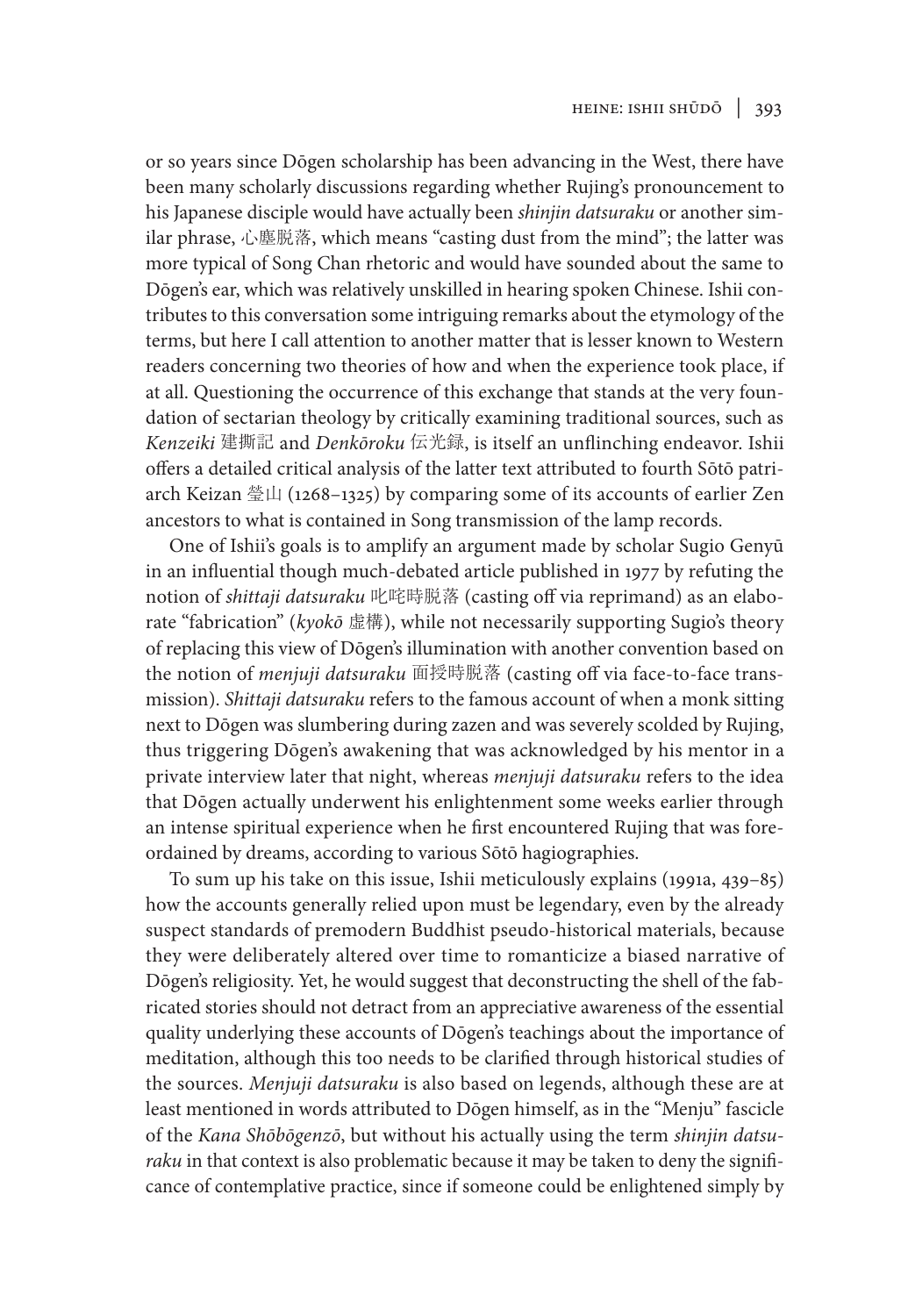seeing a right master there would be no need for meditation. Therefore, a couple of other ideas suggested by Sugio to the effect that the authentic meaning of *shinjin datsuraku* may refer to an unrecorded experience, since it did not happen at any one particular moment of time but was the result of a man fully engaged in the practice of continuous zazen, may be a preferable way of looking at the matter and is consistent with many other passages in Dōgen's writings about the nature of the temporality of Zen awakening through purposeless meditation.

Despite this kind of analysis that mitigates claims of partisanship, Ishii maintains that Dōgen developed a style of interpreting koans that is peculiar (*dokuji*  独自) to his method of teaching. In an essay included near the end of the book on "Gyōji" titled, "Why Did Dōgen Zen Not Originate in China?" (Naze Dōgen Zen wa Chūgoku de umarenakatta ka), Ishii (2007, 556–80) gets to the heart of the matter of what constitutes Dōgen's originality by arguing that, as much as he borrows from them, Dōgen is never wholly reliant on Chinese sources since he invariably ends up with a distinctive reading of encounter dialogues. There is a focus on the "Japanese development" (*Nihonteki hatten*) in Ishii's analysis of some of Dōgen's doctrines; however, this is not intended as an example of cultural exceptionalism but an appraisal of what is new and different about the master's approach to theory and practice.

Ishii opens the essay "Why Did Dogen Zen Not Originate in China?" with a brief tribute to his mentor and longtime leader of Dōgen studies at Komazawa University, Kagamishima Genryū 鏡島元隆 (1912–2001), who published sixteen monographs, all on Dōgen, between 1951 and 1999 and consistently stressed the unique characteristics of Dōgen's teaching. Ishii concludes with a lengthy analysis of the case, "Nanyue polishes a tile [to make a mirror]," which is cited by Dōgen in *Mana Shōbōgenzō* case 8 as well as various other writings, including the "Kokyō" (Ancient mirror), "Zazenshin" (Lancet of seated mediation), and "Gyōji" fascicles of the *Kana Shōbōgenzō*. Dōgen generally twists the conventional wording as well as the explication of the story so that it is no longer seen to evoke an absurdity or exercise in futility by suggesting that sitting in meditation will never make one a Buddha. Rather, Dōgen recommends that students must polish a tile as a metaphor for the need for ongoing zazen meditation so as to actualize fully at each and every moment the potentiality for realizing buddhahood.

## *Dōgen's Role as Bridge from Chinese Chan to Japanese Zen*

At the time of his retirement, on 24 January 2014, Ishii presented a farewell lecture on "Chinese Chan and Dōgen Zen: Regarding Their Continuities and Discontinuities" (2014). This topic highlights that Ishii is comfortable working on as well as crossing between both sides of the geographical-cultural-linguistic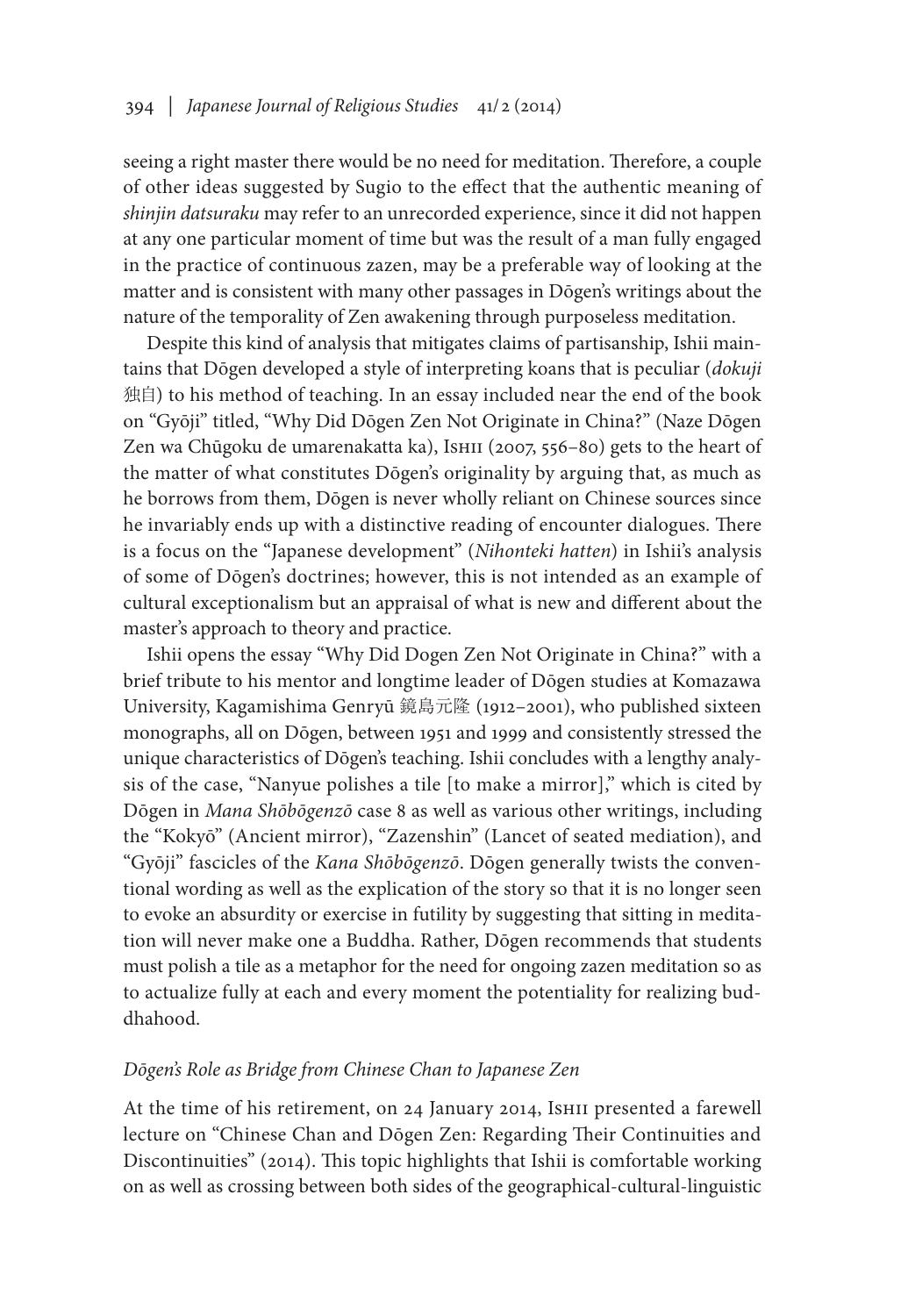divide in order to investigate conceptual exchanges based on identifiable areas of intertextuality. However, he is also well aware of the challenges to the task of bringing an expertise on Chinese sources to bear on understanding the formation of Dōgen's major works so as to elucidate how much the master is indebted to—yet also departed from—the extensive influences of Chan ancestors and their records. He points out that Dōgen considered himself a transmitter of the Dharma rather than the founder of a sect or even a member of the Zen school, but modern scholars function under the sway of a tendency to view his thought from the retrospective specialized lenses of either Japanese or Chinese Buddhist studies, even as the latter field is still categorized for many researchers in light of Suzuki's somewhat outdated categorizations of Tang-dynasty versus Songdynasty Chan.

Ishii's handling of Chinese sources—much of this work was produced in the first half of his career before he got seriously involved in publishing on Dōgen studies—covers foundational texts from both the Tang and Song dynasties. These are explored in great depth and detail in numerous publications in terms of their textual construction and production, including the provenance of editions and redactions in addition to the ideological implications of commentaries and revisions. Some of the texts Ishii has examined are the *Platform Sutra of the Sixth Patriarch* 六祖壇経, the writings of the prominent Hongzhou school 洪州宗 that was based in Jiangxi province, and *Baizhing's Monastic Rules* 百丈清規; these three sets of records were composed respectively at the beginning, middle, and end of the crucial stage marking the rise of Chan during the Tang dynasty. Ishii's works on Tang also have a special focus on the early Caodong school 中国初期曹 洞禅, including the records of masters Shitou 石頭, Dongshan 洞山, and Caoshan 曹山, an interest in which was revived during the Song and eventually transformed by Dōgen into the Sōtō sect in Kamakura Japan, although, once again, the master did not wish to make this claim.

ISHII has written extensively about major Song-dynasty texts (1987), such as the *Jingde Chuandenglu* 景德傳燈錄 transmission of the lamp record as well as the *Biyanlu* 碧巖錄 and *Wumenguan* 無門關 koan collections. His emphasis on the Caodong school continues with studies of Song masters Touzi 投子, Furong 芙蓉, and Danxia 丹霞 in addition to Hongzhi and Rujing, but he also deals extensively with epoch-making Linji school figures Yuanwu 圜悟 and Dahui. An inspection of his corpus suggests that nearly all of the major topics in Tang and Song Chan have been given substantial treatment. Ishii's handling of Song materials is notable for an evenhanded examination of what is perhaps the most explosively diverse yet divisive period in the history of the school that seems to cast a long shadow over the entire unfolding of the tradition in Japan, by explaining the twelfth-century debate between the keyword approach of "meditation through introspecting the koan," or *kanna zen* 看話禪 that was advocated by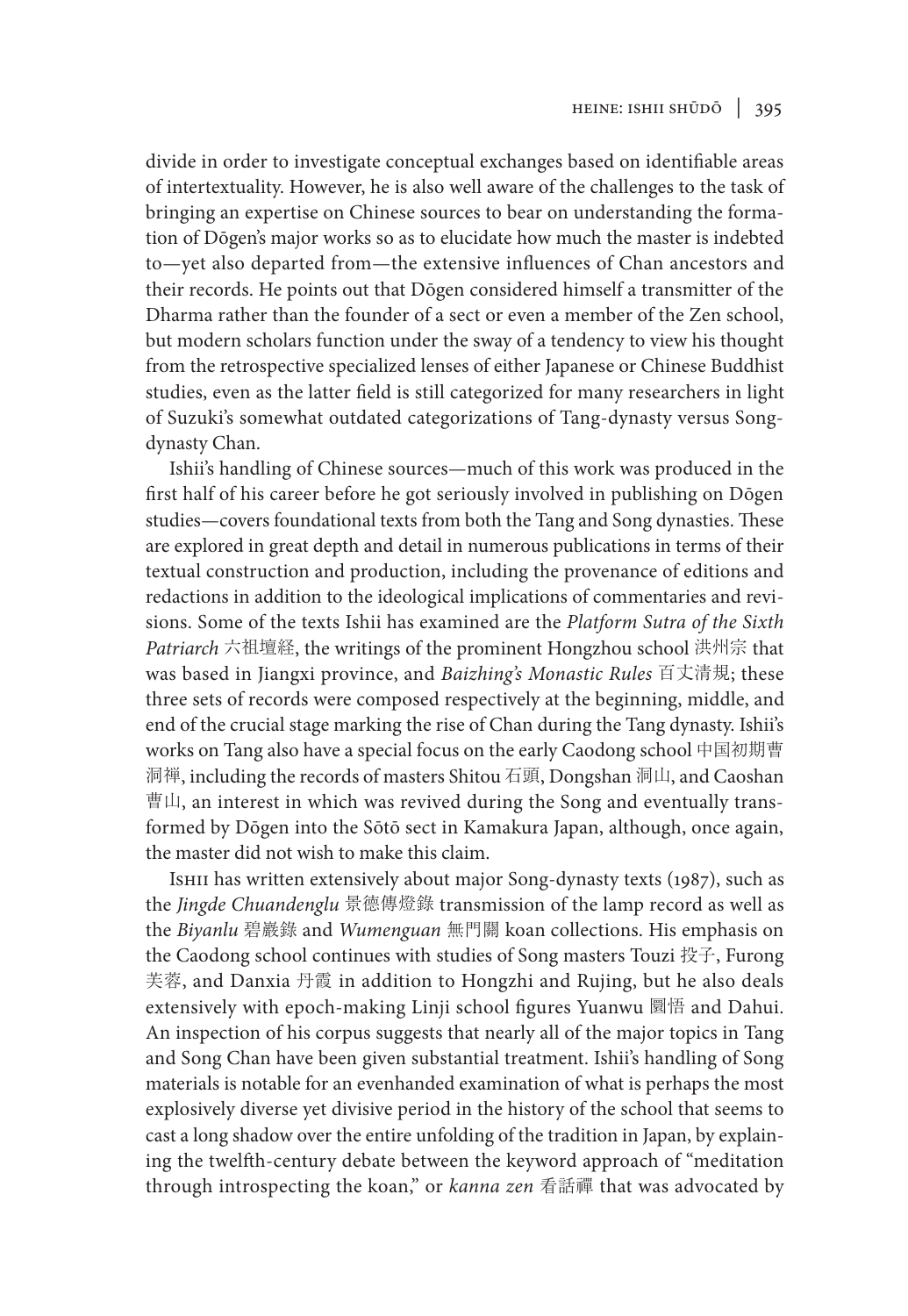Dahui, versus "meditation through silent-illumination," or *mokushō zen* 默照禪 that was attributed to Hongzhi.

Ishii almost singlehandedly corrects some basic misconceptions about polarities regarding activity and passivity, and speech and silence that had been fashioned over the centuries through sectarian polemic and that were being repeated unreflectively in many instances of modern studies. In particular, he shows that the positions of introspecting the koan and silent illumination were much more complex and nuanced than was presumed and, therefore, these notions resist being pigeonholed by partisan rivals or neutral observers (SCHLÜTTER 2010). Ishii also explicates how Dōgen's standpoint of "just sitting" or *shikan taza* 只管 打坐 as related to *shinjin datsuraku* was varied and intricate, and did not necessarily follow directly from Hongzhi's mode of meditation even though, from another angle, Dōgen often sought to emulate the Song master's literary prowess.

Ishii demonstrates this connection through a detailed analysis of a large number of *Eihei kōroku* sermons in which Dōgen cites nearly verbatim up to a point, yet subtly and in some instances changes with devastating results, the wording of his Caodong predecessor. This rhetorical technique also applies to Dōgen's appropriation of Rujing and a wide variety of Chinese masters (Ishii 1991b). On the issue of meditation in relation to realization, according to Ishii, Dōgen dissociated his approach from the view of zazen leading to satori in Hongzhi or the contrary view of zazen resulting from satori in Dahui.

There are two main elements in the way Ishii relates his expert knowledge of Chinese Zen records toward advancing Dōgen studies. One element involves examining Dōgen's creative appropriations of koan collections and transmission of the lamp records—a trend that is particularly evident in the early stages of Dōgen's career as he was developing his own style of doctrinal propagation while also assessing what can be learned from using this material as a kind of window that enables current researchers to view the complexity of Song literature in greater depth. Ishii convincingly verifies (1988) that the *Mana Shōbōgenzō*, which was greatly influenced by an unheralded Song text, the *Zongmen Tongyaoji* 宗門統要集 from 1093,3 is crucial for understanding the role of koans in the *Kana Shōbōgenzō* as well as Dōgen's *kanbun* texts such as the *Eihei kōroku*.

The second element concerns evaluating some of the Critical Buddhist claims about whether and to what extent Dōgen's view of Zen training may have been modified during the later phases of his career as he became more independent from other Japanese schools, including Zen and non-Zen Buddhist practices, while putting a greater emphasis on ethical issues based on the principle of karmic retribution. Critical Buddhism tended to focus exclusively on the role of the

<sup>3.</sup> At the time of some of Ishii's publications the text was dated 1133, but subsequent studies that he follows have moved this date up forty years.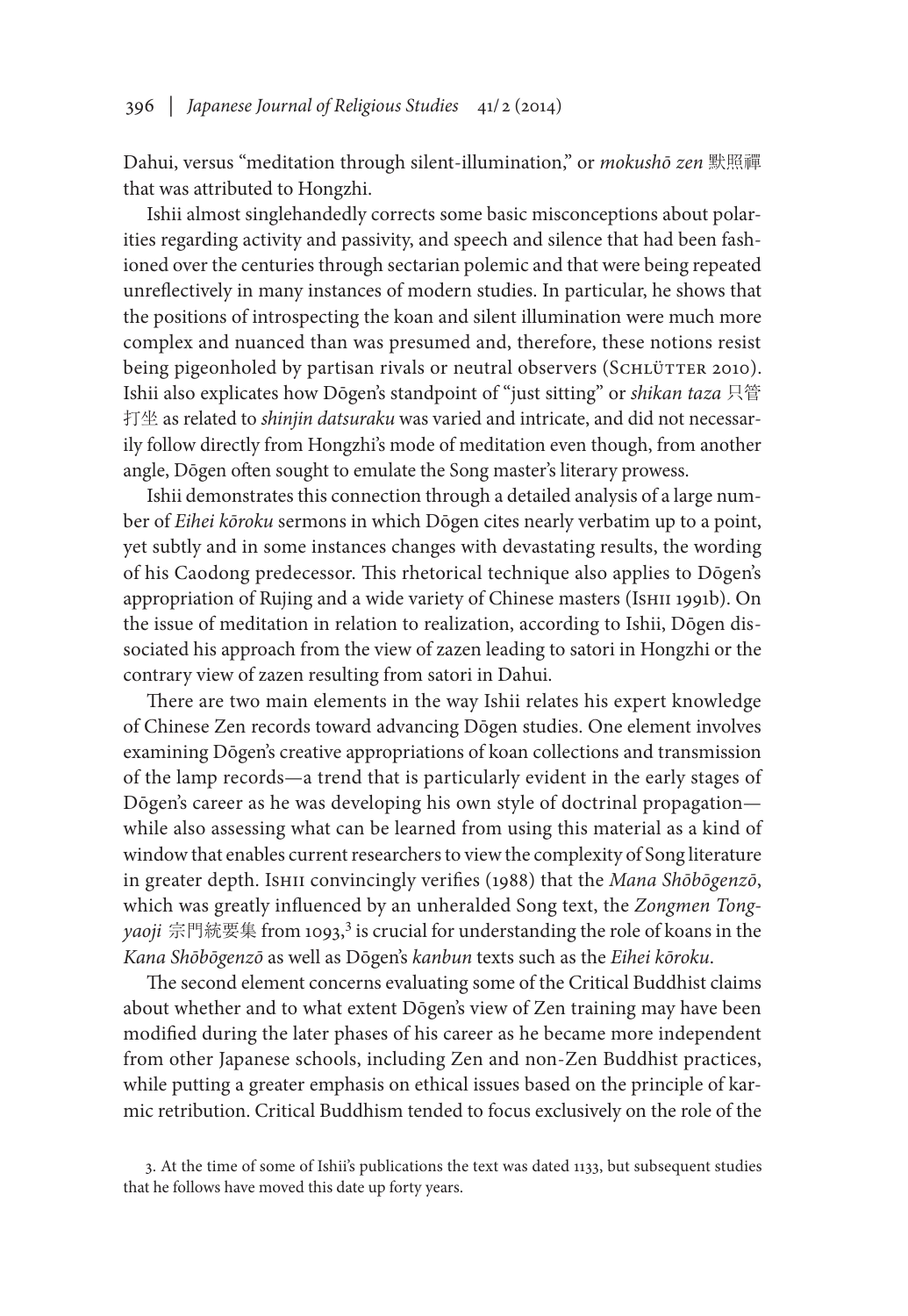12-fascicle *Shōbōgenzō*, which was composed during the last few years of Dōgen's career, but Ishii confirms that a careful study of the late period of his career finds Dōgen putting into place some of the Chinese models of monasticism he had learned during travels to the mainland, as reflected in *Eihei kōroku* and other *kanbun* writings from this phase.

## *Dōgen as Inheritor and Interpreter of Koans*

Both of these interpretative elements demonstrate that Dōgen's comprehensive knowledge of Zen records gained in China drove his inspirational religious vision in different directions. This was based on his use of an enormous variety of sources over the course of about twenty-five years from the time of his return to Japan in 1227, through the establishment of temples and authorship of writings in the residencies at Kōshōji and Eiheiji to the time of his death. Prior to Ishii's scholarship, the general tendency was to follow the lead of Watsuji Tetsurō's 和辻哲郎 (1889–1960) seminal essay of 1924, *Shamon Dōgen* 沙門道元, which along with writings by other Kyoto school philosophers, such as Tanabe Hajime, Nishida Kitarō, and Karaki Junzō, situated Dōgen as the quintessential premodern Japanese philosopher best known for vernacular writings that broke from convention, since classical Buddhist texts were almost always composed in *kanbun*. The *Kana Shōbōgenzō*, especially the 75-fascicle edition, was considered the pinnacle of Dōgen's accomplishments that were only in small measure indebted to the time of his early travels to China. Sectarian trends stemming from the Edo period had attempted to keep this manuscript hidden from the view of outsiders and not subject to objective inquiry, but modern interpreters both within and outside of the Sōtō sect were reversing this pattern through the production of copious translations and studies.

For much of the twentieth century Dōgen's *kanbun* writings received little or no attention and were probably seen more as an appendage or aberration than an integral part of the master's oeuvre. Largely underappreciated works included the *Mana Shōbōgenzō* and the *Eihei kōroku*, in addition to the *Hōkyōki* 宝慶記 collection of instructional conversations held with Rujing while Dōgen, even though a foreigner, was his primary student in China in the mid-1220s. Dōgen's main disciple, Ejō, discovered this text posthumously. Based on ideological affinities with other works from the final stages of Dōgen's career in regard to promoting ethical principles, Ishii, along with several other prominent scholars, considers that the text may likely be a product of Dōgen's recollections in his later years instead of a work that originated at the time of his travels.

Several important publications prior to Ishii gradually began to signal a shift to a new emphasis on the importance of Chinese influences that were incorporated into the *Kana Shōbōgenzō* and reflected in the ever more greatly esteemed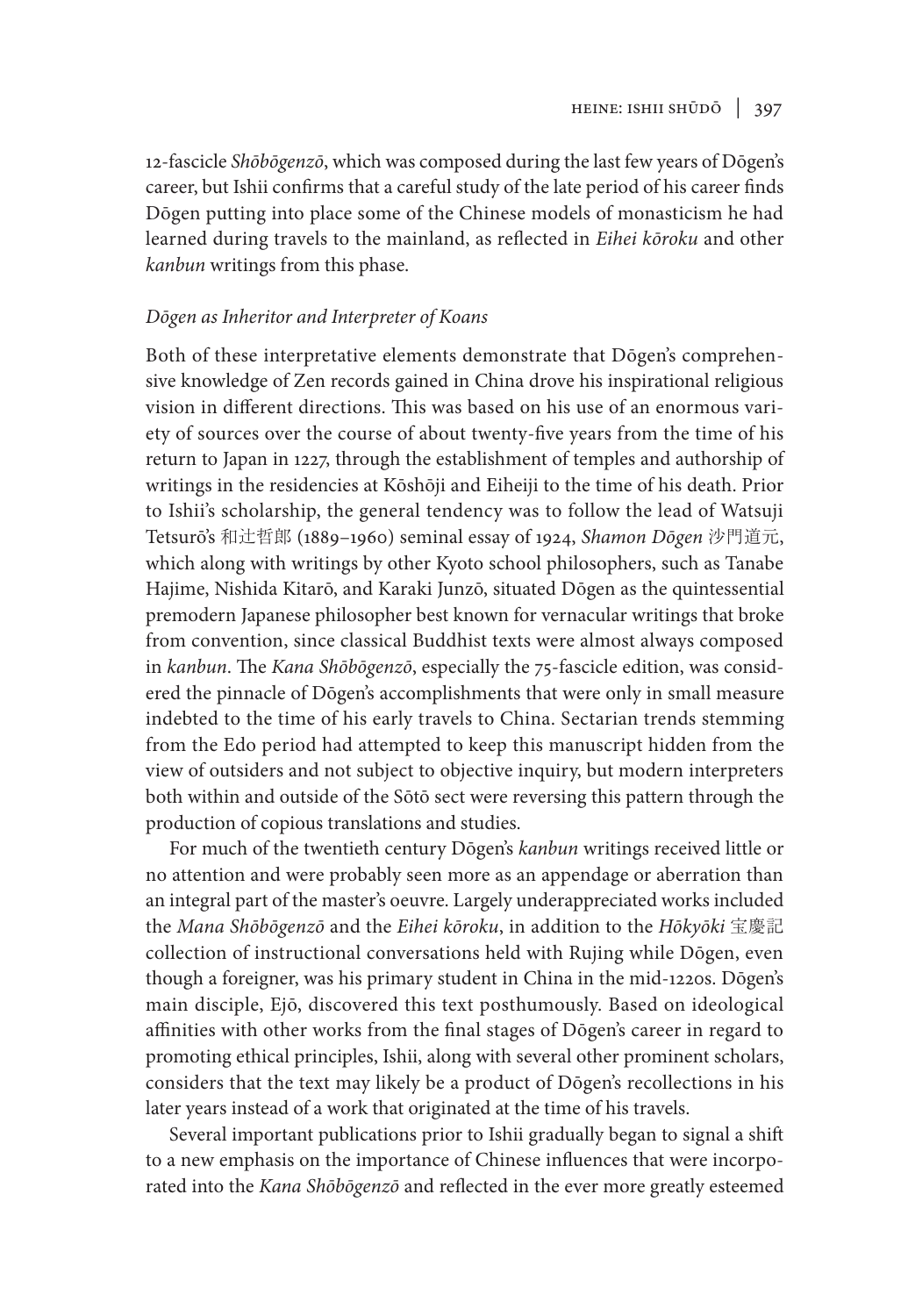*kanbun* writings of Dōgen. The first example of this was perhaps the most important book in the field in the twentieth century, written by KAGAMISHIMA Genryū, who became known for pioneering scholarship on Dōgen's use of Chinese sources in *Zen Master Dōgen's Citations of Zen Records and the Sutras*   $(1965)$ .

Kagamishima provided a detailed list of passages in which Dōgen cites dozens of records of Chinese masters as well as the *Lotus Sutra* and other scriptures, and he also presents some interesting theories regarding Dōgen's facility with language in creatively crafting his texts. This book quickly became, and to a large extent remains, the primary lexicon for all researchers in the field.<sup>4</sup> Kagamishima showed that Chinese influences are of overwhelming importance for any attempt to translate and interpret Dōgen's writings. Conversely, the *Shōbōgenzō* and *Eihei kōroku* are crucial for understanding Chan sources that Dōgen appropriated in such an intriguingly personalized way by at once citing them precisely from the records in which they were originally contained, while drastically altering the grammatical and semantic structures through his interlinear commentaries.

Another important scholarly development that greatly affected Ishii's work was a fresh focus on the *Mana Shōbōgenzō* that had long been considered spurious, even after the middle of three 100-case sections was confirmed in the early twentieth century. In 1987, Kawamura Kōdō published *Shōbōgenzō no seiritsu-shiteki kenkyū* (Historical studies of the formation of the *Shōbōgenzō*), which proved the legitimacy of the entire *Mana Shōbōgenzō* and also showed the importance of the collection for examining the content and style of the *Kana Shōbōgenzō*. Kawamura's main intent was to connect the *kanbun* text to a theory supporting the 60-fascicle version of the *Shōbōgenzō* as the version Dōgen was editing until the end of his life, a theory that had been originally associated with Edo-period scholar Tenkei Denson 天桂傳尊 (1648–1735) based in part on a traditional text with verse commentary by fifth Eiheiji patriarch Giun 義雲 (1253–1333). This issue represents a separate debate from the controversy raised by Critical Buddhism about the 12-fascicle *Shōbōgenzō*, but both discussions call into question the priority of the 75-fascicle version that was favored by Dōgen's disciple Senne and his follower Kyōgō in a highly influential early fourteenthcentury commentary referred to as the *Gokikigakishō* 御聞書抄.

Kawamura maintains that the single main source of the koan cases included in the *Mana Shōbōgenzō* is the first of the Song transmission of the lamp records, the *Jingde Chuandenglu* of 1004, while Kagamishima puts an emphasis on the role of Chinese recorded sayings texts. Also, Kawamura believes the *Mana Shōbōgenzō* was a series of notes or memos Dōgen kept as preparation for developing the sermons contained in the *Kana Shōbōgenzō*, and Kagamishima

<sup>4.</sup> A kind of update with more details on citations was edited by Kagamishima (1995).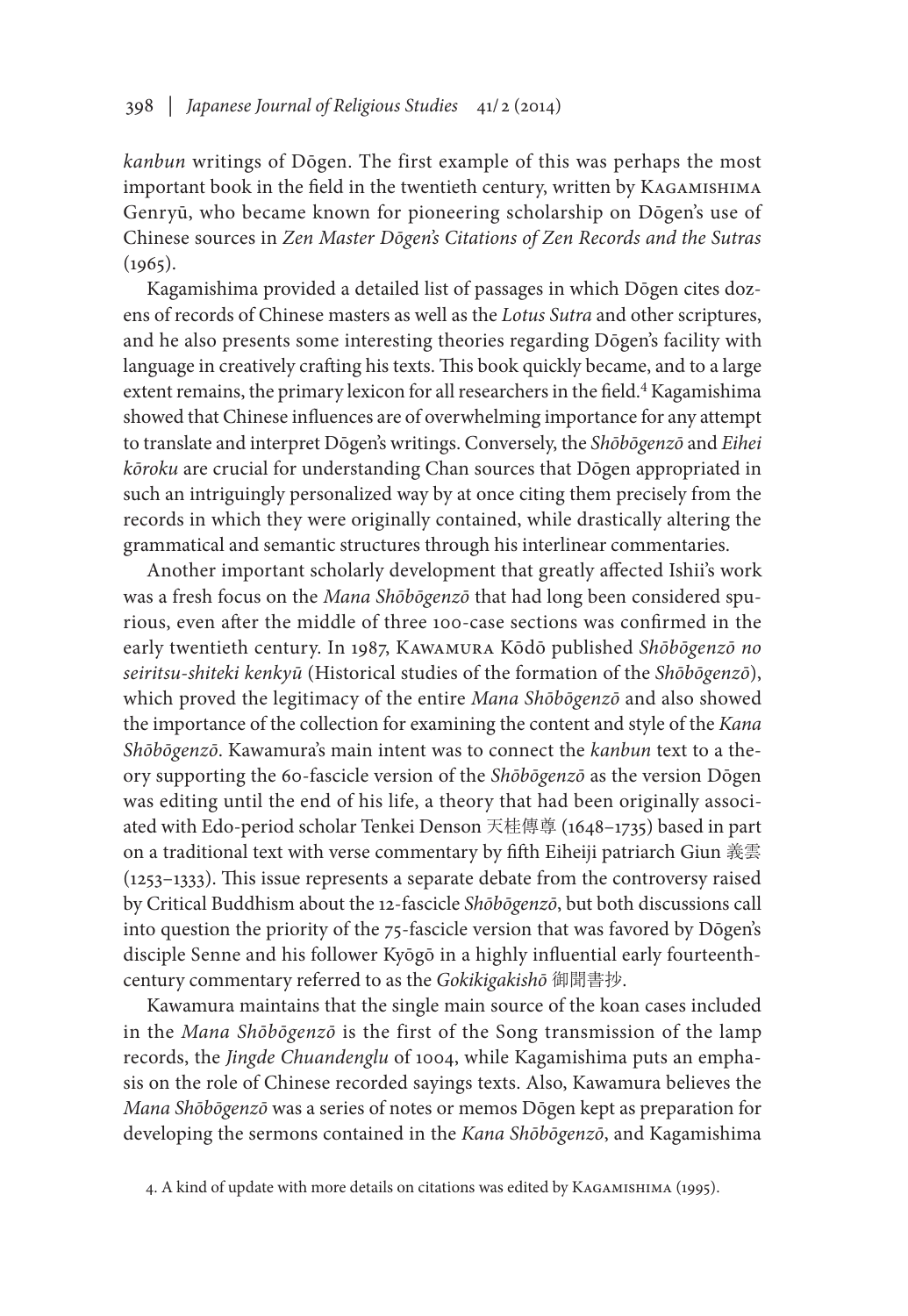argues that the koan collection was created for Jakuen, a Chinese monk who was Dōgen's fellow trainee under Rujing and came to Japan in the early 1230s to join his former Dharma-brother's upstart community; his presence at Kōshōji must have reminded Dōgen of the importance of *kanbun* composition.

By knowing the influence of China to a degree that is probably without peer in the world of Dōgen studies, Ishii's strength lies in investigating in greater detail than others the Song sources from among the transmission of the lamp, koan collection, and recorded sayings records for Dōgen's citations of cases. Whereas Kagamishima stressed the role of recorded sayings and Kawamura emphasized the *Jingde Chuandenglu*, Ishii instead uncovered the impact on Dōgen's work of the *Zongmen Tongyaoji*. Although Dōgen refers to the *Jingde Chuandenglu* and several other transmission records but not the *Zongmen Tongyaoji* in both the *Hōkyōki* and *Shōbōgenzō Zuimonki*, Ishii argues from a painstaking case-by-case analysis for the priority of this rather unconventional representative, at least at first glance, of Song records. The text is unusual because it limits hagiographical passages to the opening sections and continues for the remainder of its ten volumes with an extensive listing of koans but without providing either historical background material or philosophical commentary in prose or verse, even as the inclusion of such remarks was becoming the common standard for the production of koan collections during the Song.

According to Ishii's theory, when Dōgen arrived in the Chinese port of Ningbo in 1223, even before entering the monastery at Mount Tiantong he would have been exposed to two texts, the *Jingde Chuandenglu* and the *Zongmen Tongyaoji*, which were being distributed to Buddhist seekers as a kind of package, with the latter serving as a "crib sheet" for memorizing cases (IsHII 1988, 532–45). The *Zongmen Tongyaoji*, which provided a template by which the better-known *Zongmen Liandeng Huiyao* 宗門聯燈会要 from 1166 was patterned, was composed not for official reasons but as a study tool in monastic training and it has been omitted from the canon, including the modern *Taishō shinshū daizōkyō* 大正新脩大藏經. However, the *Zongmen Tongyaoji* was the main transmission record consulted by the Huanglong 黄龍 school of the Linji/Rinzai sect in which Eisai 栄西 became the first Japanese patriarch, and it is possible that Dōgen had already been influenced by this work during the time of his early, pre-China studies at Kenninji 建仁寺 temple founded by Eisai in Kyoto.

In any event, Ishii demonstrates that taking into account the *Zongmen Tongyaoji* helps explain why Dōgen's versions of koans are often at variance with those in the *Jingde Chuandenglu* and also the reason that some of his citations of Song passages cannot be traced back to the mainstream group of transmission of the lamp records. Ishii's breakthroughs with this research caused Kagamishima to issue a revised approach (1987) over two decades after his groundbreaking 1965 book, which stressed only the impact of recorded sayings. Kagamishima's new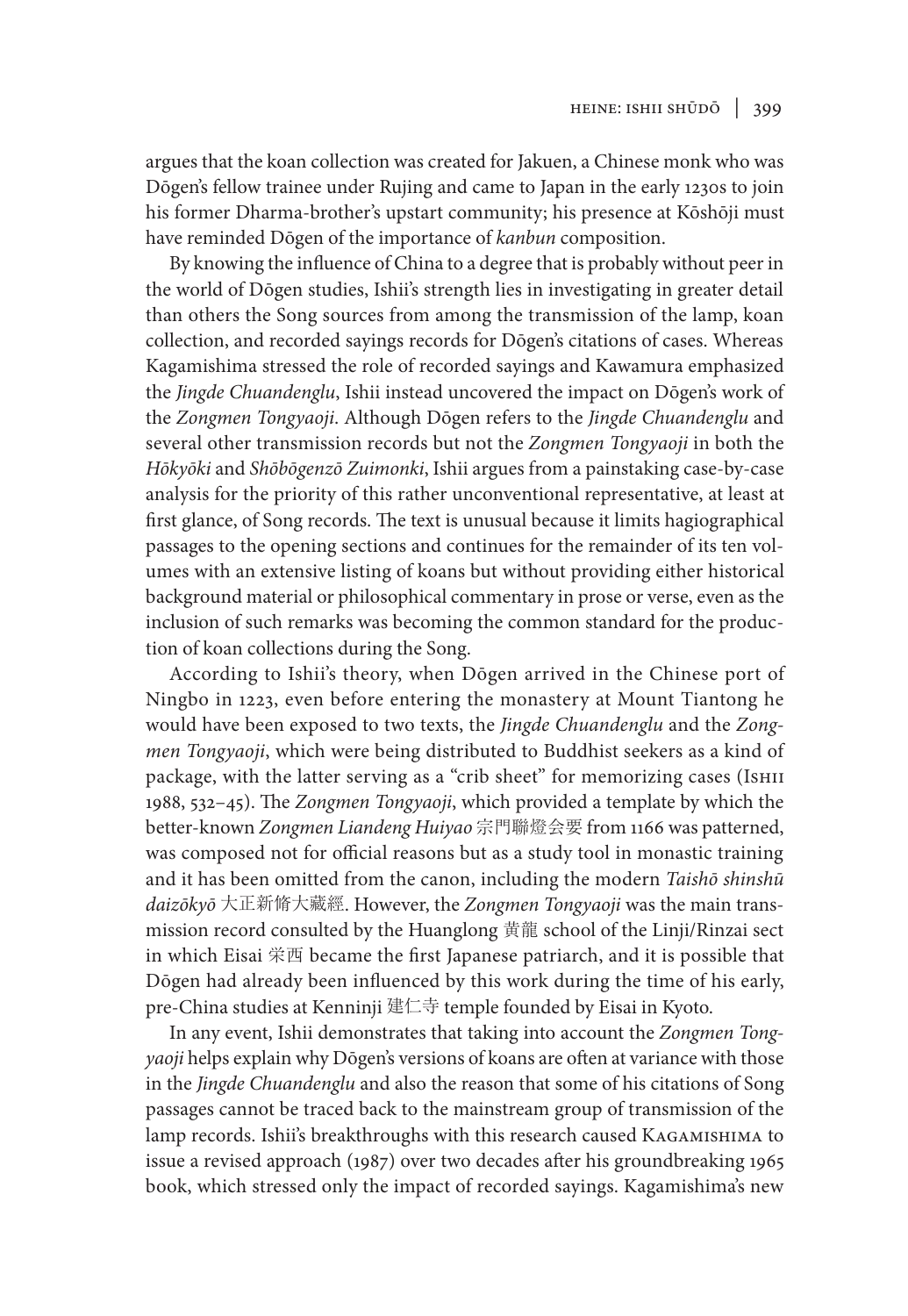## 400 *| Japanese Journal of Religious Studies* 41/2 (2014)

essay accounted for the important role played by the transmission of the lamp and koan collection genres, both of which are combined in and epitomized by the *Zongmen Tongyaoji*. Kagamishima acknowledged that Ishii caused an important turnabout in his thinking. As critical an indicator of his contributions as this represents, Ishii further argues that the consequence of clarifying the *Zongmen Tongyaoji* is by no means limited to studies of Dōgen Zen, but is also crucial for learning the origins of and, thereby, properly reading Song-dynasty koan commentaries contained in the *Biyanlu*, *Wumenguan*, and many other lesser known but equally valuable examples (Ishii 2000).

#### *Dōgen as Critical Thinker in the Late Period*

However many differing views there may be regarding the sources for and influences exerted by the *Mana Shōbōgenzō*, and regardless of how the controversy might ultimately be resolved, the bottom line of the debate is that Dōgen inherited a rich and expansive body of traditional koan cases that were incorporated in distinctive ways into nearly all of his writings, whether *kana* or *kanbun*, throughout a much varied career marked by continuously producing diverse sorts of written texts usually derived from what were initially his oral sermons recorded by a scribe. Ishii traces multiple influences of Chinese texts on the stages of Dōgen's life work. He also shows that it was Dōgen's encounters with the Daruma-shū—of which he scorned the antinomian doxa attributed to Dainichi Nōnin, who never traveled to China, yet embraced the followers who joined his own movement at Eiheiji in the early 1240s after the proscription of the Darumu-shū—that constituted the main crux 対機 (lit. "opportunity for engagement") evident in the formation of Dōgen's approach to the praxis of the oneness of practice–enlightenment (*shushō ichinyo* 修證一如).

Prior to the advent of Critical Buddhism, Sōtō orthodoxy considered Dōgen's teaching to be constant and unchanging despite any apparent variation and vacillation. Conversely, another revisionist school of thought that was developed by Buddhist studies scholars in Japan generally not associated with the Sōtō sect maintained that Dōgen entered an extended period of decline when he left Kyoto in 1243 and shortly thereafter concluded his composition of the 75-fascicle *Shōbōgenzō*, a loss from which he never recovered. Although there is much of merit in the decline-based analysis when seen as a corrective to an unreflective acceptance of tradition, in light of the work of Ishii and others it seems clear that part of the problem with this standpoint is that it simply failed to recognize the importance of the *Eihei kōroku* as the main *kanbun* work of the later period that was just as creative as the *Kana Shōbōgenzō*. But why did Dōgen make that modification? If he targeted different audiences with literary styles suited to their specific needs, for what reason would he have used Chinese while located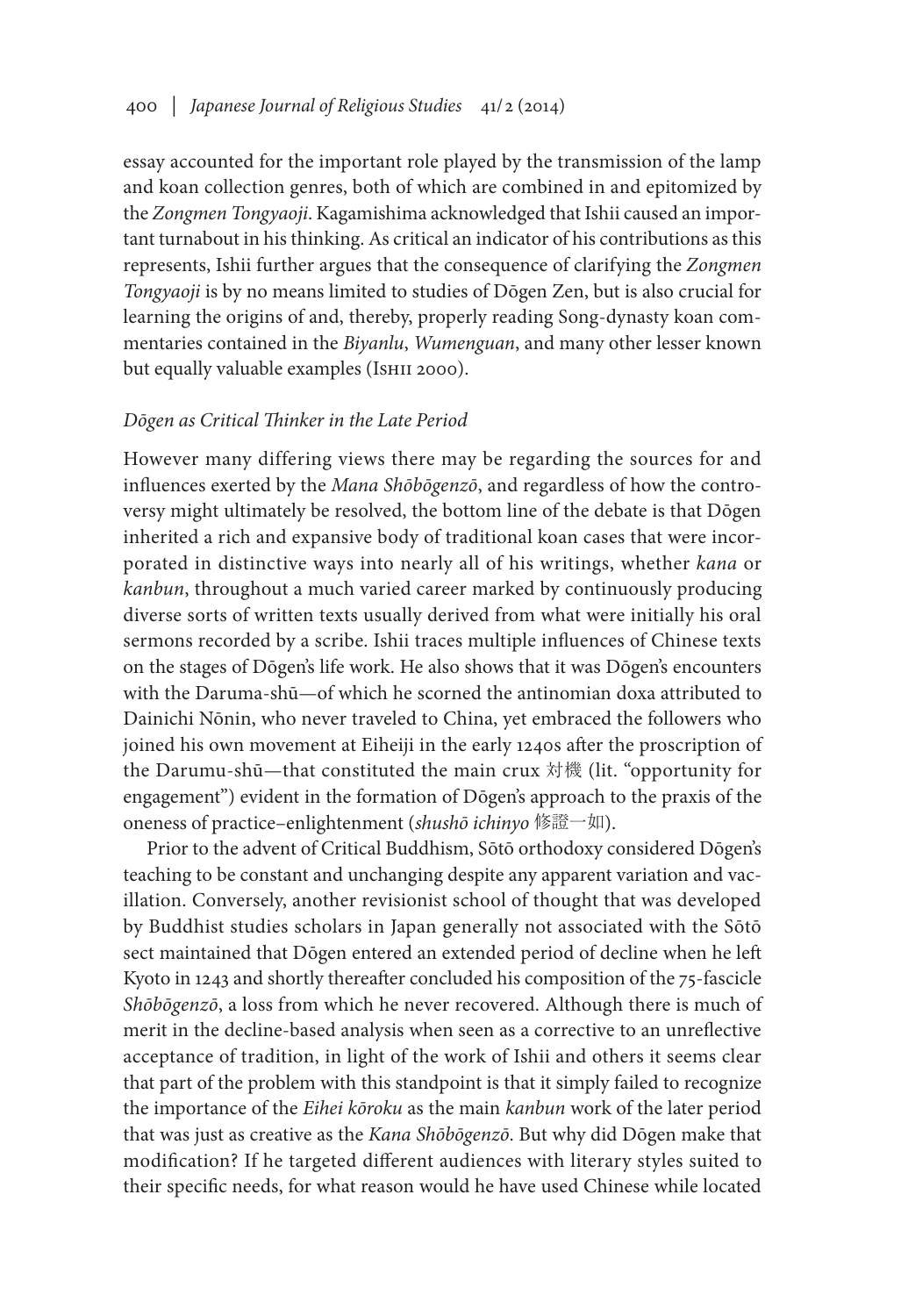in the provinces, where even fewer monks would have been able to follow his oral teachings than when he had been holding forth in his temple located the capital?

Critical Buddhism tended to agree with the decline thesis to a point in acknowledging that there was a dramatic shift, but argued vigorously that the real change in Dōgen's attitude, which occurred after his return to Eiheiji from visiting the shogun in Kamakura in the late 1240s, was actually marked not by degeneration but by a rebirth or spiritual renewal based on a commitment to the ethics of active wisdom rather than the mysticism of passive contemplation. Thus, based on these contrary interpretations it was up for grabs as to how to define Dōgen's "late" (*saigo* 最後) period and whether this began in 1243 or in 1247, no small distinction. Even though less than half a decade was in dispute, there was so much at stake from a methodological and ideological standpoint in terms of evaluating the significance of any alteration that Dōgen underwent.

Ishii joined Critical Buddhism in maintaining that a crucial change took place in the aftermath of the journey to Kamakura, thus emphasizing the "late late" or "final years" (*bannen* 晩年) phase of Dōgen's career. The question for him became what to make of this seeming inconsistency without, in a sense, throwing out the baby of Dōgen's earlier creativity along with the bathwater of his multiple geographical and literary transitions that may have led followers to an exasperated feeling of uncertainty about his real intentions. Ishii believes that studies of the main textual production of the late period must not be limited to the 12-fascicle *Shōbōgenzō* but requires an examination of all of the works from this phase, including the later volumes of the *Eihei kōroku* and the *Hōkyōki*, assuming that the latter was not a direct product of the China trip, as well as the essays on monastic rules that are included in the *Eihei shingi* 永平清規.

The interesting point about that exercise is seeing the extent to which the thematic focus of the various writings converges around causality based on the impact of karmic retribution and the corresponding need for repentance, while maintaining an emphasis on purposeless meditation that is consistent with the original notion of *shinjin datsuraku*. Ishii examines how the tone of the *Eihei kōroku* was altered significantly in the post-Kamakura phase, yet remained unwavering in its support for notions from the works of earlier career stages, including the view that sitting in zazen is more fundamental than the precepts. The changes in the *Eihei kōroku*, therefore, were mainly stylistic rather than doctrinal.

Ishii divides the text of the *Eihei kōroku* into two parts: volumes 1–4 edited by Senne and Ejō that were produced through the time of the Kamakura journey; and volumes 5–7 edited by Gien covering the final years of Dōgen's life. Ishii finds that one important change in the last three volumes is that Dōgen is no longer as heavily influenced by Hongzhi's recorded sayings, which are less frequently cited, but again, there is not any significant alteration in his ideology in regard to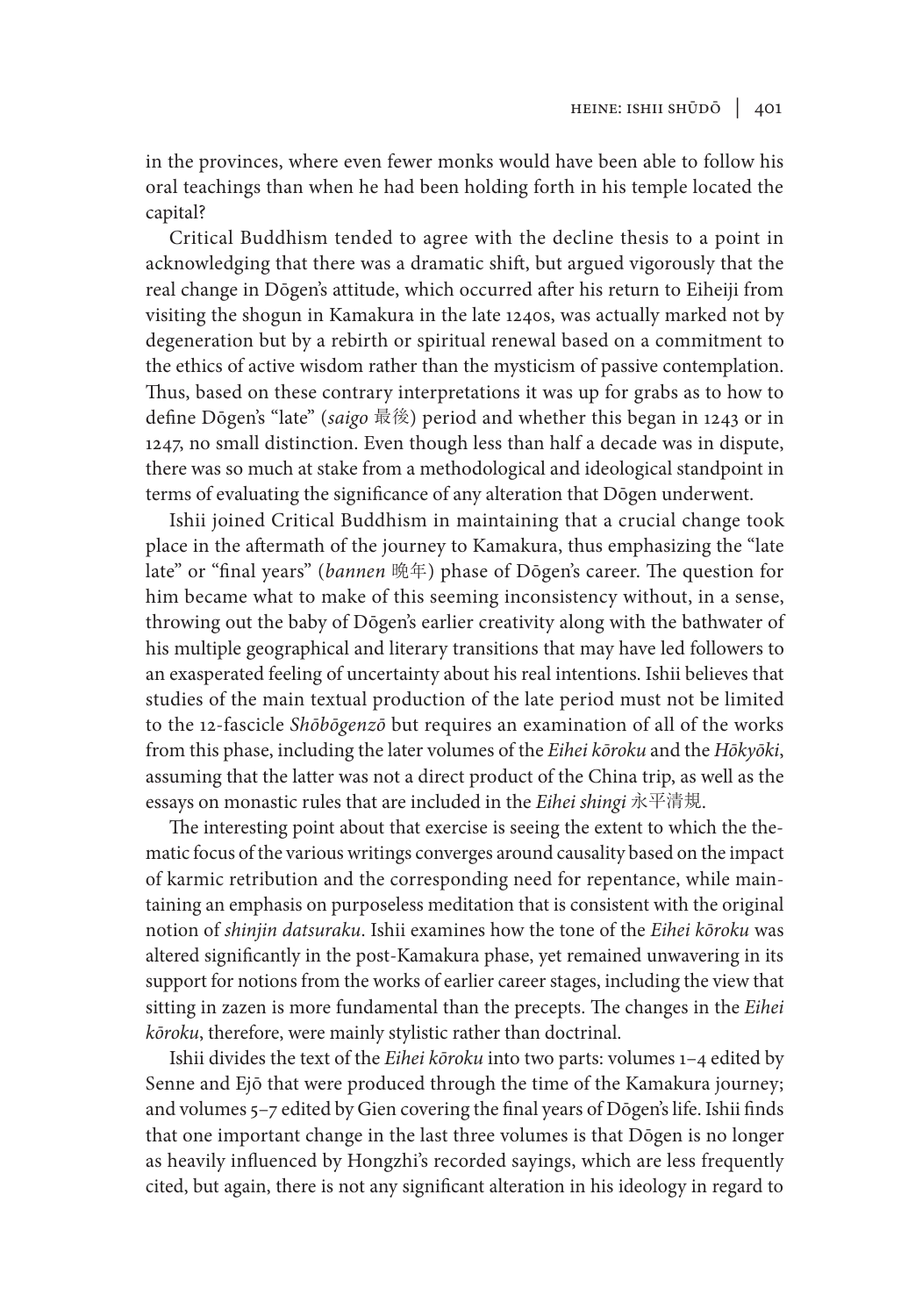zazen, causality, or koan interpretation. Another way of viewing the production of *Eihei kōroku* is to note that sermon 3.251 issued upon his return to Eiheiji marks the beginning of the post-Kamakura period, so that Dōgen delivered as many as 280, or more than half of the entire body of, formal sermons in Dharma Hall during the last five years before he stopped preaching in public due to illness.

Despite contesting the exclusive emphasis on the 12-fascicle *Shōbōgenzō* as representative of late late Dōgen, Ishii was an early though partial supporter of Hakamaya and Matsumoto and he continued to endorse the Critical Buddhist view of trying to generate a fundamental revision of the Sōtō sect's outlook in a way that links classical theories of dependent origination, karmic causation, and Buddha-nature to the contemporary need for social responsibility, although unlike his colleagues he does not comment directly on societal controversies. Ishii's tone of moderation in theological debates, which were sometimes characterized by strident rhetoric and ad hominen comments, was based on his dedication to explicating judiciously the works of Dōgen in their respective historical contexts while considering thoughtfully the implications for current society. This was a welcome reminder of the need to apply tradition inventively but without tampering with the essence of Dōgen's teaching. Ishii's approach to textual and interpretative issues struck a compromise position between the more radical reformist theories of Critical Buddhism denying that Zen is a true form of Buddhism and the status quo-oriented apologetics of traditionalists resisting criticism by formulating a middle way standpoint he refers to as Renewal Theology (*Shin Shūgaku* 新宗学; 1998).

For Ishii, the careful textual scholarship of Kagamishima serves as the main model influencing Renewal Theology in that this approach is neutral and dispassionate in uncovering multiple layers of truth from the past that can influence present religious institutional as well as scholarly decision-making. In turn, Kagamishima considered Ishii's compromise position to be the most reasonable approach because Ishii tries not to exaggerate the role of the 12-fascicle *Shōbōgenzō* or downplay Dōgen's earlier as well as additional later writings.

Understanding multifaceted change in Dōgen's life for Ishii requires an examination of all aspects of what the master was saying and writing in every period, and it is not enough to limit oneself to one text from a single phase, such as the 12-fascicle edition, which in fact does not express a uniform view but uses manifold voices to reflect different influences and convey diverse messages. Perhaps the truest gauge of Ishii's contributions to this aspect of the field is that even though he does not fully agree with Critical Buddhism's exclusive focus on the role of that text, at the end of the day he has been the ever inquisitive scholar who has probably provided the most thorough and insightful analysis of "Shime" along with numerous other fascicles while also explicating additional late (and early) writings in terms of the adaptation of Chinese influences in ways peculiar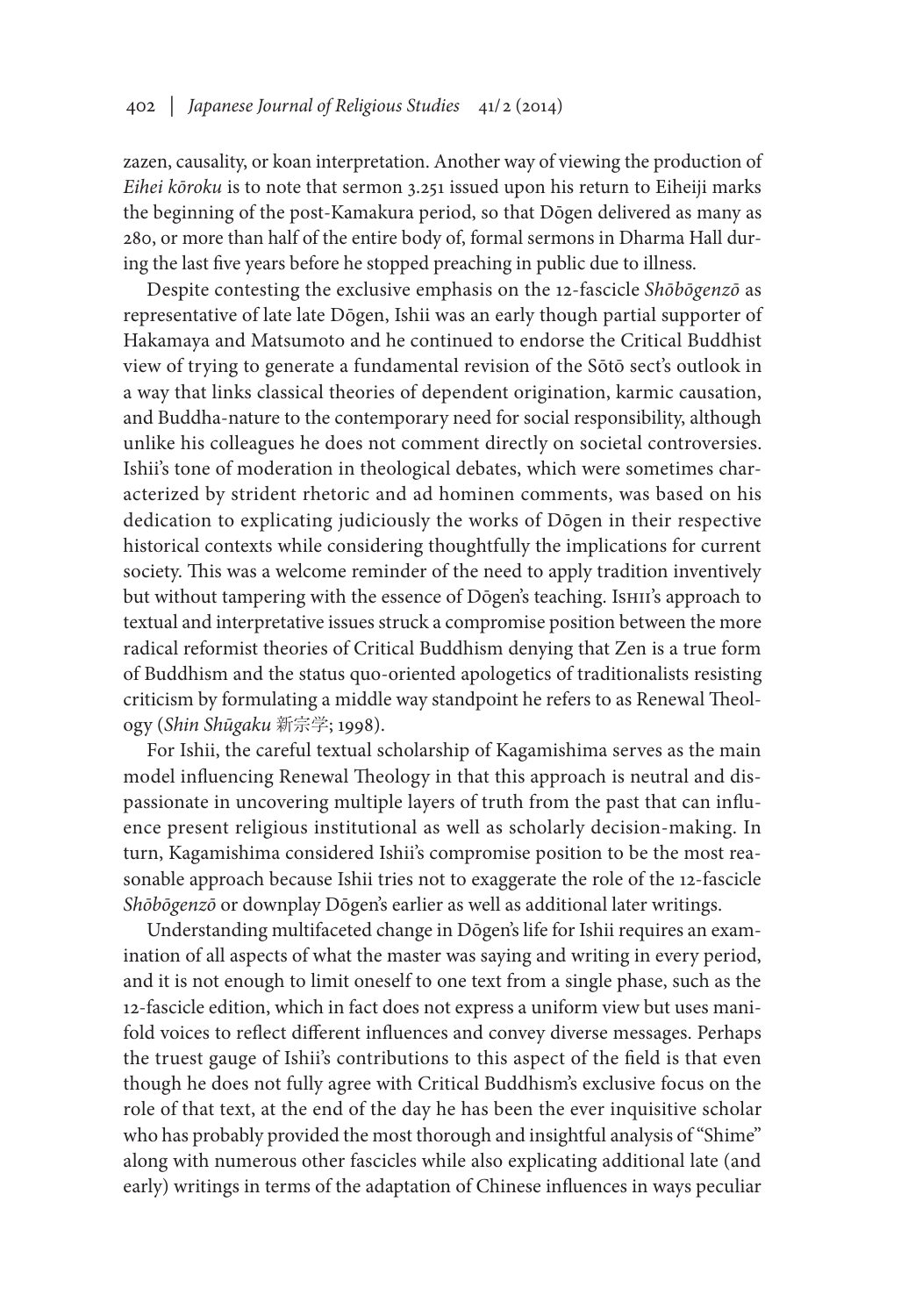to Dōgen's style of teaching. However, Ishii's farewell lecture referred mainly to Dōgen's appropriation of koans and teachings about zazen and did not mention the 12-fascicle *Shōbōgenzō*, a lacuna noted by exponents of Critical Buddhism.

## references

Bein, Steve, trans.

2011 *Purifying Zen: Watsuji Tetsurō's Shamon Dōgen*. Honolulu: University of Hawai'i Press.

Heine, Steven

2008 A day in the life: Two recent works on Dōgen's *Shōbōgenzō* "Gyōji" [Sustained practice] fascicle. *Japanese Journal of Religious Studies* 35: 363–17.

Hubbard, Jamie, and Paul L. Swanson

1997 *Pruning the Bodhi Tree: The Storm Over Critical Buddhism*. Honolulu: University of Hawai'i Press.

Ishii Shūdō 石井修道

- 1987 *Sōdai zenshūshi no kenkyū* 宋代禅宗史の研究. Tokyo: Daitō Shuppansha.
- 1988 *Chūgoku zenshūshiwa: Mana* "*Shōbōgenzō*" *ni manabu* 中国禅宗史話—真 字『正法眼蔵』に学ぶ. Kyoto: Zen Bunka Kenkyūjo.
- 1990 Recent trends in Dōgen studies. Albert Welter, trans. *Komazawa Daigaku zen kenkyūjo nenpō* 7: 219–64.
- 1991a *Dōgen Zen no seiritsu-shiteki kenkyū* 道元禅の成立史的研究. Tokyo: Daizō Shuppan.
- 1991b Saigo no Dōgen: *Jūnikanbon* "*Shōbōgenzō*" to "*Hōkyōki*" 最後の萄兀—十 二卷本『正法眼蔵』と『宝慶記』. In *Jūnikanbon Shōbōgenzō no shomondai* 十二卷本『正法眼』の諸問題, Kagamishima Genryū 鏡島元隆 and Suzuki Kakuzen 鈴木格禅, eds., 319–74. Tokyo: Daizō Shuppan,.
- 1998 Shūgaku, Zenshūshi to shin "shūgaku" 宗学・禅宗史と新「宗学」, parts 1–3. *Shūgaku to gendai* 2: 119–304.
- 2000 Kung-an Ch'an and *Tsung-men t'ung-yao chi*. In *The Koan: Texts and Contexts in Zen Buddhism*, Steven Heine and Dale S. Wright, eds., 110–36. New York: Oxford University Press.
- 2001 "Shime" kō 「四馬」考. *Komazawa Daigaku Bukkyōgakubu kenkyū kiyō* 59:  $19 - 87.$
- 2007 *Shōbōgenzō* "*Gyōji*" *ni manabu* 正法眼蔵「行持」に学ぶ. Kyoto: Zen Bunka Kenkyūjo.
- 2014 Saishū Kōgi: Chūgoku Zen to Dōgen Zen—Sono renzoku to hirenzoku to nitsuite 最終講義—中国禅と道元禅—その連続面と非連続面とについて. Presented at Komazawa University (24 January).